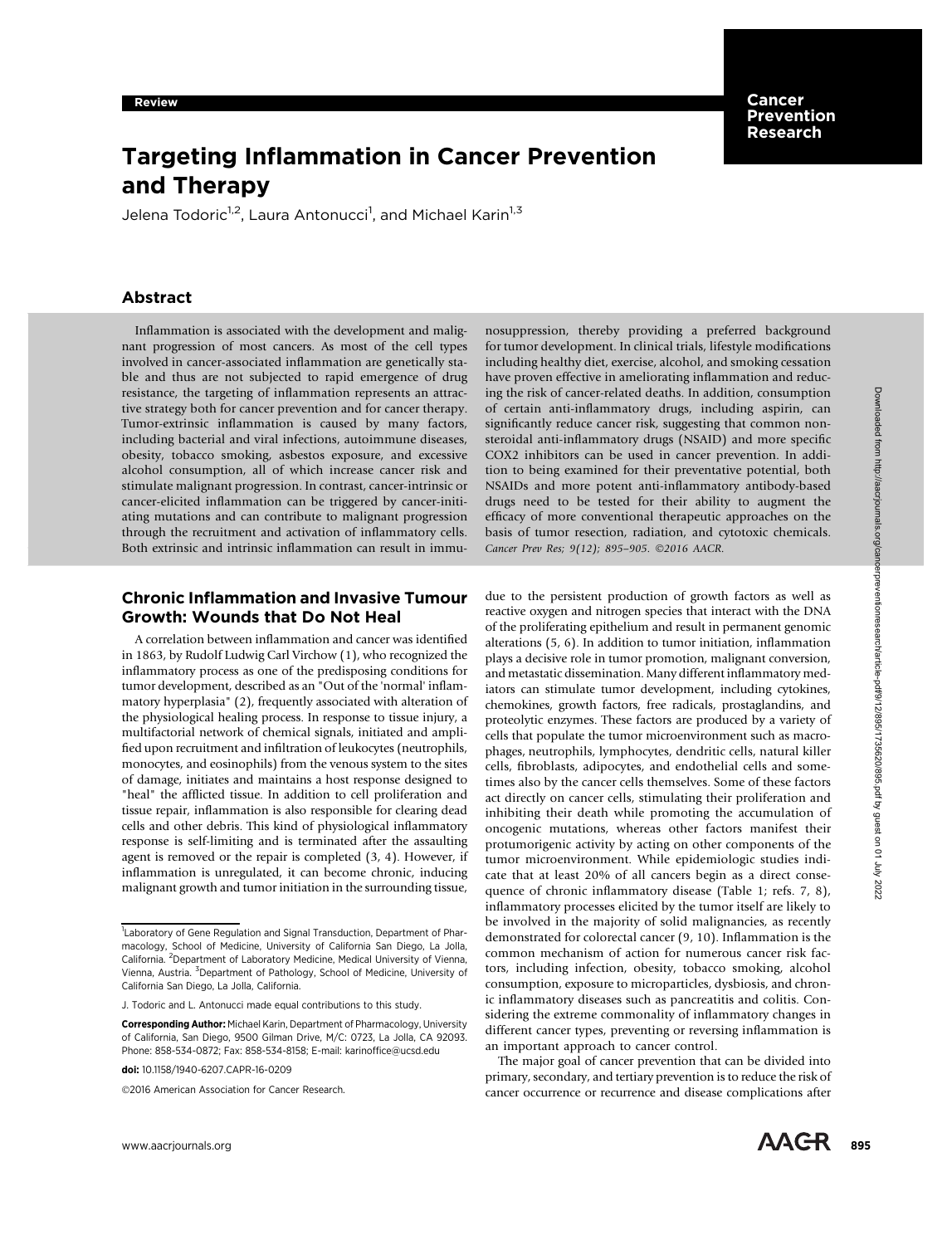|                                  | <b>Estimated new cases</b> | <b>Risk factors correlated with</b>                                                        |
|----------------------------------|----------------------------|--------------------------------------------------------------------------------------------|
| <b>Cancer type</b>               | in 2016                    | inflammation                                                                               |
| Pancreas                         | 53,070                     | Cigarette smoking, chronic pancreatitis diabetes,                                          |
|                                  |                            | obesity, Lynch syndrome                                                                    |
| Lung and bronchus                | 224,390                    | Cigarette, cigar and pipe smoking, bronchitis                                              |
| Stomach                          | 26.370                     | H. pylori                                                                                  |
| Colon and rectum                 | 134.490                    | Obesity, physical inactivity, long-term smoking, alcohol consumption,                      |
|                                  |                            | chronic inflammatory bowel disease (e.g., ulcerative colitis or Crohn disease)             |
| Esophagus                        | 16,910                     | Reflux esophagitis, Barrett esophagus                                                      |
| Lymphoma                         | 81,080                     | Epstein-Barr virus, HIV                                                                    |
| Liver and intrahepatic bile duct | 39,230                     | HBV and/or HCV, heavy alcohol consumption, obesity, diabetes, tobacco smoking, cholangitis |
| Melanoma of the skin             | 76.380                     | Skin inflammation                                                                          |
| Uterine cervix                   | 12.990                     | <b>HPV</b>                                                                                 |
| Uterine corpus (endometrium)     | 60,050                     | Obesity and abdominal fatness Lynch syndrome and diabetes                                  |
| Brest cancer                     | 246.660                    | Obesity, long-term, heavy smoking, physical inactivity, and alcohol consumption            |
| Urinary bladder                  | 76,960                     | Smoking, cystitis/bladder syndrome                                                         |
| Oral cavity and pharynx          | 48,330                     | Excessive alcohol consumption. HPV infection, tobacco use                                  |
| Kidney and renal pelvis          | 62,700                     | Obesity and tobacco smoking, chronic renal failure                                         |
| Leukemia                         | 60,140                     | Obesity, cigarette smoking, T-cell leukemia virus type I (HTLV-I)                          |

Table 1. Risk factor and inflammatory conditions correlated with cancer development and estimated new case from Cancer Statistics, 2016

diagnosis (11). Avoiding exposure to known risk factors is an important means in primary prevention, as it has the potential to reduce the number of cancer deaths by 30%. In addition to screening procedures that detect preclinical pathologic changes, other components of secondary prevention are chemoprevention and immunoprevention. The aim of immunoprevention is to control initiation or development of cancer by modulating the immune system, whereas chemoprevention entails the use of natural, synthetic, or biologic chemical agents to reverse, suppress, or prevent malignant progression to invasive cancer. Only a relatively small number of agents have been specifically approved for cancer chemoprevention, including the 2 anti-inflammatory drugs celecoxib and diclofenac, whereas for other medications, including aspirin and statins, commonly used to treat a variety of common, non–cancer-related medical situations, even if data are accumulating to support a significant negative association with cancer occurrence, at the current level of evidence, their potential chemopreventive properties should be considered in high-risk situations or by using a personalized approach of maximizing individual benefits and minimizing the potential for adverse effects (12).

## Preventable Cancer Risk Factors

#### Obesity and cancer

According to the World Health Organization's 2014 report, 39% adults worldwide are overweight and 13% are obese (13). Obese individuals are at a substantial elevated risk to develop cancer and at least 3.6% of all new cancer cases in adults older than 30 years are obesity-related (14). There is a close relationship between obesity and inflammation, which led to the development of a new concept of "metaflammation" (15). Furthermore, the major mechanism through which obesity promotes cancer is inflammation-related (16). A hallmark of obesity, adipocyte hypertrophy is characterized by changes in the abundance and type of mediators secreted by adipocytes. While lean adipocytes produce anti-inflammatory factors such as adiponectin, IL4, and IL10, adipocytes from obese individuals are a source of proinflammatory mediators including leptin, IL1, IL6, and TNF. These proinflammatory adipokines initiate a cascade of changes that result in broader adipose tissue inflammation, characterized by proinflammatory macrophage infiltration, increased T-cell proliferation, T-helper  $(T_H)1$  cell polarization and inhibition of Treg

expansion (Fig. 1). Furthermore, natural killer (NK) cells that produce IFNg, mast cells, and B cells accumulate in obese adipose tissue and impact subsequent systemic metabolic changes (17). In addition to systemic metabolic dysregulation, proinflammatory adipokines alter the tumor microenvironment and promote angiogenesis and cancer cell proliferation. For example, leptin and IL6 secreted by obese adipocytes activate Janus kinases (JAK) and STAT3 resulting in inhibition of apoptosis and increased VGEF secretion, which promotes tumor vascularization. STAT3 also stimulates cancer cell proliferation (18, 19). Metabolic dysfunction in obesity is also characterized by increased systemic concentrations of insulin and IGF1, both of which stimulate cancer cell proliferation and enhance cancer growth (20). Furthermore, free fatty acids released from adipose tissue in obesity accumulate in the liver and lead to development of nonalcoholic fatty liver disease (NAFLD) and nonalcoholic steatohepatits (NASH), which increases the risk of hepatocellular carcinoma (HCC; ref. 21). Weight loss in obese subjects reduces serum concentrations of inflammatory markers including C-reactive protein, IL6, and TNF and decreases macrophage numbers in adipose tissue, liver, and colon. Weight loss is also associated with reduced activity of tumor-promoting transcription factors, including AP-1, STAT3, and NF-kB (16, 18, 22, 23). Bariatric surgery is commonly used for weight reduction in extremely obese individuals and was found to reduce cancer incidence and mortality (24). Therefore, weight loss represents an effective anti-inflammatory strategy proven to be effective for cancer prevention and control. Additional modulation of obesity-related inflammation is possible through the use of anti-inflammatory nutritional supplements such as omega-3 fatty acids, whose consumption ameliorates adipose tissue inflammation (25). By reducing the concentration of proinflammatory arachidonic acid (AA) metabolites, omega-3 fatty acids reduce the production of eicosanoids that can activate AP-1 and NF-kB signaling and promote angiogenesis (26). Recommendations made by the Joslin Diabetes Research Center at Harvard Medical School for the treatment of obesity stated that omega-3 fatty acids should be taken twice a week using food sources such as fatty fish (27). Moreover, cholesterol-lowering and antidiabetic drugs, such as statins and metformin, respectively, that are often used in obese patients have also shown beneficial effects in preventing some types of cancer (28).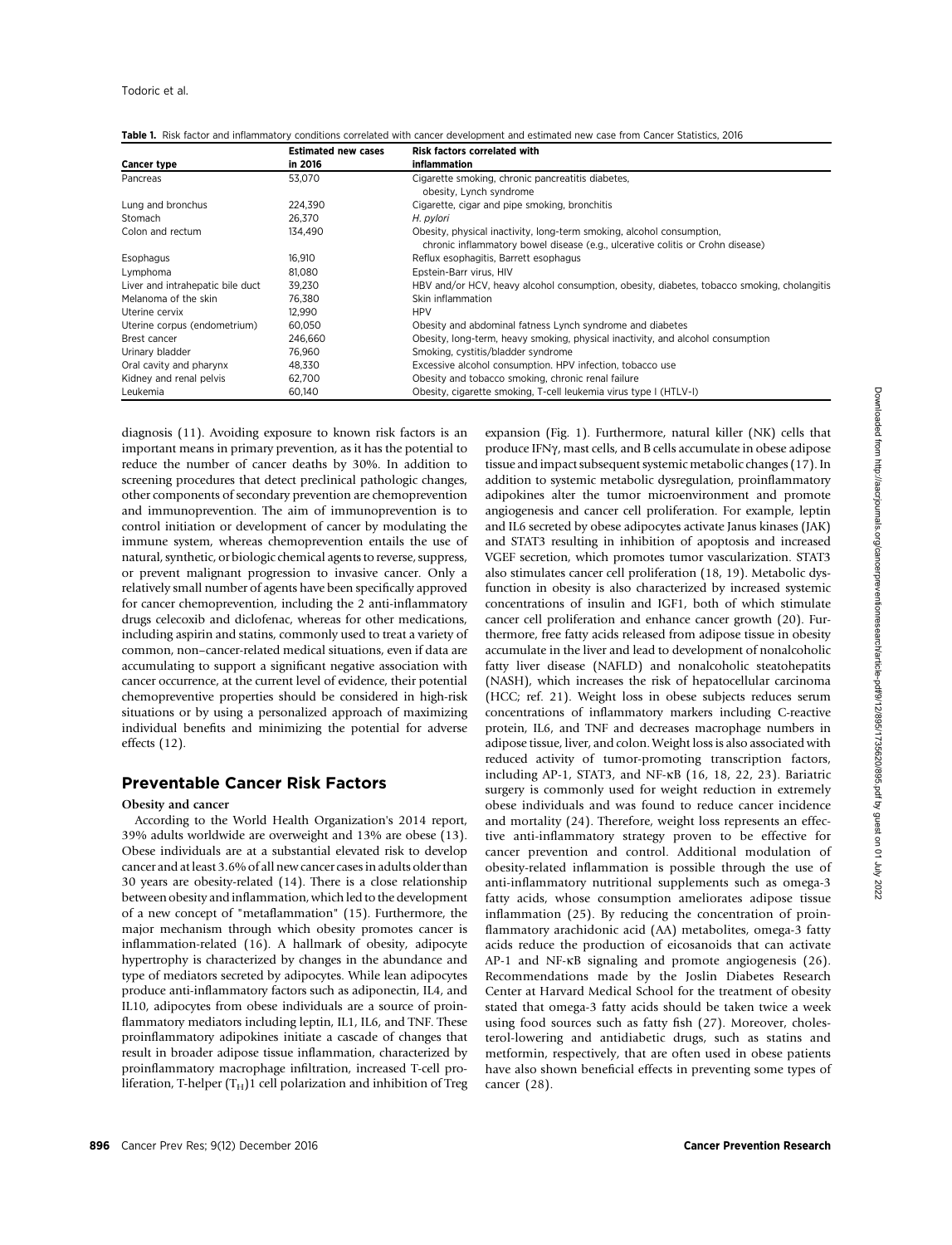

#### Figure 1.

Mechanisms linking obesity, inflammation, and cancer. In obesity, enlarged adipocytes secrete proinflammatory adipokines such as leptin, TNFa, CCL-2, and IL6 and localy induce an M1 macrophage phenotype. In addition to macrophages, mast and T cells infiltrate adipose tissue in obesity and aggravate an inflammatory state. The adipose tissue–derived inflammatory mediators also exert their effects systemically and may activate inflammatory pathways such as NF-k<sup>B</sup> and STAT3 pathway in premalignant and malignant cells and promote a microenvironment favorable for tumorigenesis.

In particular, metformin, commonly used as oral antihyperglycaemic drug and statins [3-hydroxy-3-methyl-glutaryl-coenzyme A (HMG-CoA) reductase inhibitors], was proposed to decrease the risk of hepatocellular carcinoma up to 50% and 60%, respectively, modifying several steps of RAS/RAF/MEK/ERK, PI3K/AKT/ mTOR, and Wnt/ $\beta$ -catenin signaling (28).

#### Alcohol and cancer

There is a strong association between alcohol consumption and increased risk of cancer especially head and neck, esophageal, breast, liver, and pancreatic cancers (29–31). Much of the effort to date has focused on alcoholic liver disease (ALD), which accounts for 70% of alcohol-related mortality (32). Alcohol intake leads to alcoholic steatohepatitis (ASH; Fig. 2), fibrosis, and cirrhosis, eventually culminating in HCC (33). The mechanisms involved in the pathogenesis of ALD include endotoxin-induced liver damage, oxidative stress, and inflammation (34). Several inflammatory cytokines including TNF, IL1 and IL6, all of which are tumor-promoting (8), are elevated in ALD (35). All of these cytokines were found to promote HCC development and also contribute to the pathogenesis of pancreatic cancer (36). As shown in NASH-driven HCC (37), TNF antagonists may also inhibit the development of ASH-driven HCC (38), but in this case, they can increase the risk of infection. A key mediator of ALD is lipopolysaccharide (LPS) released by Gram-negative bacilli in the gut and transported to the liver through the portal vein (39). LPS activates liver macrophages via TLR4 to produce tumor promoting cytokines, including TNF and IL6 and activate hepatic stellate cells (HSC), which produce TGFb, a potent immunosuppressive cytokine (40). By causing dysbiosis and destroying the gut permeability barrier, excessive alcohol consumption can also increase the risk of colorectal cancer (41, 42). Meta-analysis indicates that cessation of alcohol consumption decreases HCC risk by 6% to 7% a year (43). Excessive alcohol consumption is also a major etiologic factor in chronic pancreatitis and pancreatic ductal adenocarcinoma (PDAC; refs. 44, 45). Similar to its effects on liver cancer, alcohol-induced deterioration of the gut permeability barrier and LPS entry into the pancreas promote pancreatic inflammation and fibrosis (46), resulting in acinar-to-ductal metaplasia, an initiating event in PDAC development. Therefore, reducing alcohol consumption should significantly decrease the risk of some of the most aggressive cancers.

### Tobacco smoking and cancer

Cigarette smoke induces the production and release of several inflammatory mediators (47–49) and activates signaling pathways involved in the regulation of inflammation, cell survival, and cell proliferation (50). Importantly, tobacco smoke enhances RAS activity through activation of receptors for advanced glycation end-products (RAGE; ref. 51). Elevated RAS activity is a characteristic of several epithelial-derived cancers including lung and pancreatic cancers (52) and it induces downstream NF-kB activation and elevated expression of inflammatory cytokines and chemokines (51). In addition to NF-kB, reactive oxygen species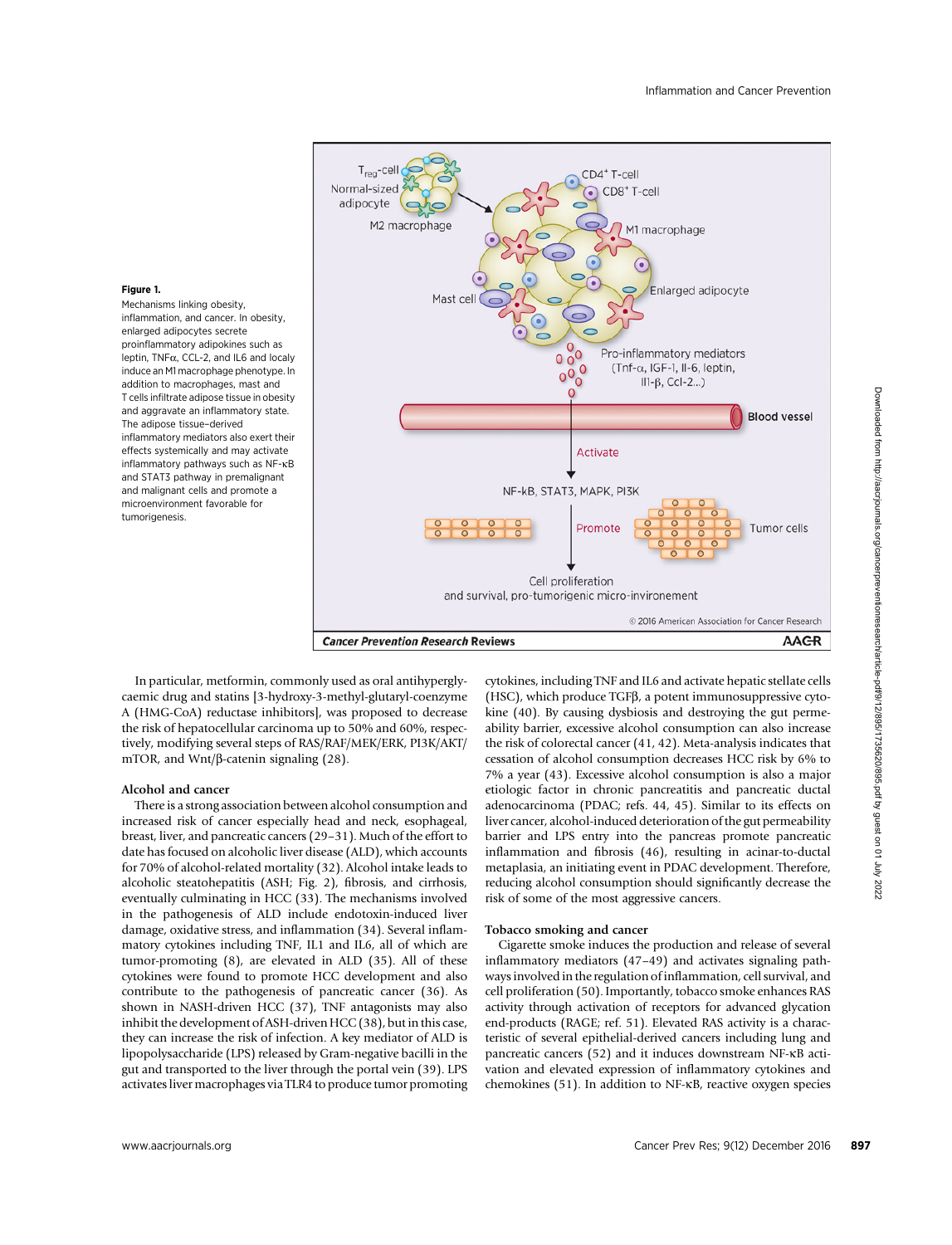

#### Figure 2.

Inflammation in ALD. Alcohol consumption increases gut permeability and facilitates translocation of bacteria-derived LPS from the gut to the liver. LPS activates TLR4-TRIF/IRF-3 pathway in Kupffer cells, which results in increased proinflammatory cytokine production subsequently leading to hepatocyte damage. Alcohol consumption also activates complement C3 and C5, which bind to the receptors on Kupffer cells and increase their  $TNF\alpha$  production, which leads to activation of NF-kB and other inflammatory pathways in hepatocytes and hepatocyte injury. In response to proinflammatory stimuli, hepatocytes secrete chemokines to attract more inflammatory cells.

(ROS) in tobacco smoke activate AP-1, which mediates IL8 production, monocyte and macrophage activation, and development of corticosteroid-resistant inflammation (53). Short-term tobacco smoke exposure in mice resulted in activation of IKKb and JNK signaling and induction of inflammatory cytokines in myeloid cells and had a promoting effect on lung cancer development in mice  $(54)$ . Importantly, IKK $\beta$  and JNK ablation reduced tobacco smoke–induced malignant cell proliferation and lung cancer promotion. Therefore, it is likely that anti-inflammatory intervention may slow down the development and progression of lung cancer. Anti-inflammatory therapy and smoking cessation could be useful in secondary prevention that attempts to address a disease at its earliest stage, such that prompt intervention may slow down disease progression or in a best case, stop it completely!

#### Microbiome, inflammation, and cancer

Helicobacter pylori and hepatitis C virus are among the most-well described pathogens that promote cancer development (Table 1), both of which induce tumorigenesis through epithelial injury and inflammation (55). In addition to specific bacterial pathogens, global microbiota changes and imbalance can also promote tumor development (56). Activation of Toll-like receptors (TLR) by microbial products represents one of the strongest proinflammatory signals (57). Mice lacking TLR4, whose activation by LPS results in production of proinflammatory mediators, are protected against HCC, PDAC, and inflammation-induced colorectal cancer development (56, 58, 59). Tlr4, whose basal expression in the intestinal mucosa is low, is upregulated in patients with inflammatory bowel disease (IBD) who are at high risk of developing colitis-associated cancer (CAC; refs. 59, 60). Therefore, TLR4 signaling blockade may be of value in prevention or treatment of several different inflammation-associated cancer types.

Localized loss of the intestinal epithelial barrier, resulting in increased translocation of commensal microbiota, was found to activate an inflammatory IL23/IL17 cytokine cascade leading to accelerated colorectal tumorigenesis (9). Ablation of the NLRP6 inflammasome component resulted in dysbiosis and increased abundance of colitogenic bacteria that promote colorectal cancer development through a mechanism dependent on microbeinduced increase in CCL-5 secretion by epithelial cells, leading to subsequent infiltration of IL6-producing immune cells and increased epithelial proliferation (61). However, the relationship between inflammation and the microbiota during tumorigenesis is not one-sided. For instance, IL10-deficient mice that develop spontaneous colitis exhibit dysbiosis, which promotes development of colorectal cancer (62). Colitis may also exacerbate tumorigenesis by inducing the expansion of microorganisms with genotoxic capabilities (63). Such microorganisms are enriched in patients with IBD as well as in patients with colorectal cancer (63). Consumption of probiotics and prebiotics may exert some beneficial effects that can be used in cancer prevention (64). The World Health Organization (WHO) defines probiotics as "live microorganisms that, when administered in adequate amounts, confer a health benefit on the host" (65). Prebiotics are "selectively fermented ingredients that allow specific changes, both in the composition and/or activity in the gastrointestinal microflora that confers benefits upon host well-being and health" (66). Importantly, attenuated inflammation may be the major mechanism by which some pre- and probiotic organisms inhibit cancer development (67).

#### Exercise, inflammation, and cancer prevention

Inflammatory disorders and cancer progression are characteristically associated with accumulation of distinctive genetic mutations, preceded by exposure to several risk factors, classified as non-modifiable (sex, age, presence of genetic mutations, ethnicity) and modifiable (specific behaviors, bad habits, and lifestyle). For instance, exercise is beneficial both for cancer prevention and as supportive therapy for patients with cancer that in addition to improving patients' quality of life is capable of slowing down disease progression (68). The recruitment of lymphocytes to the blood stream after physical exertion was observed in 1893, by Schulte (68), and may account for reduction of risk of breast,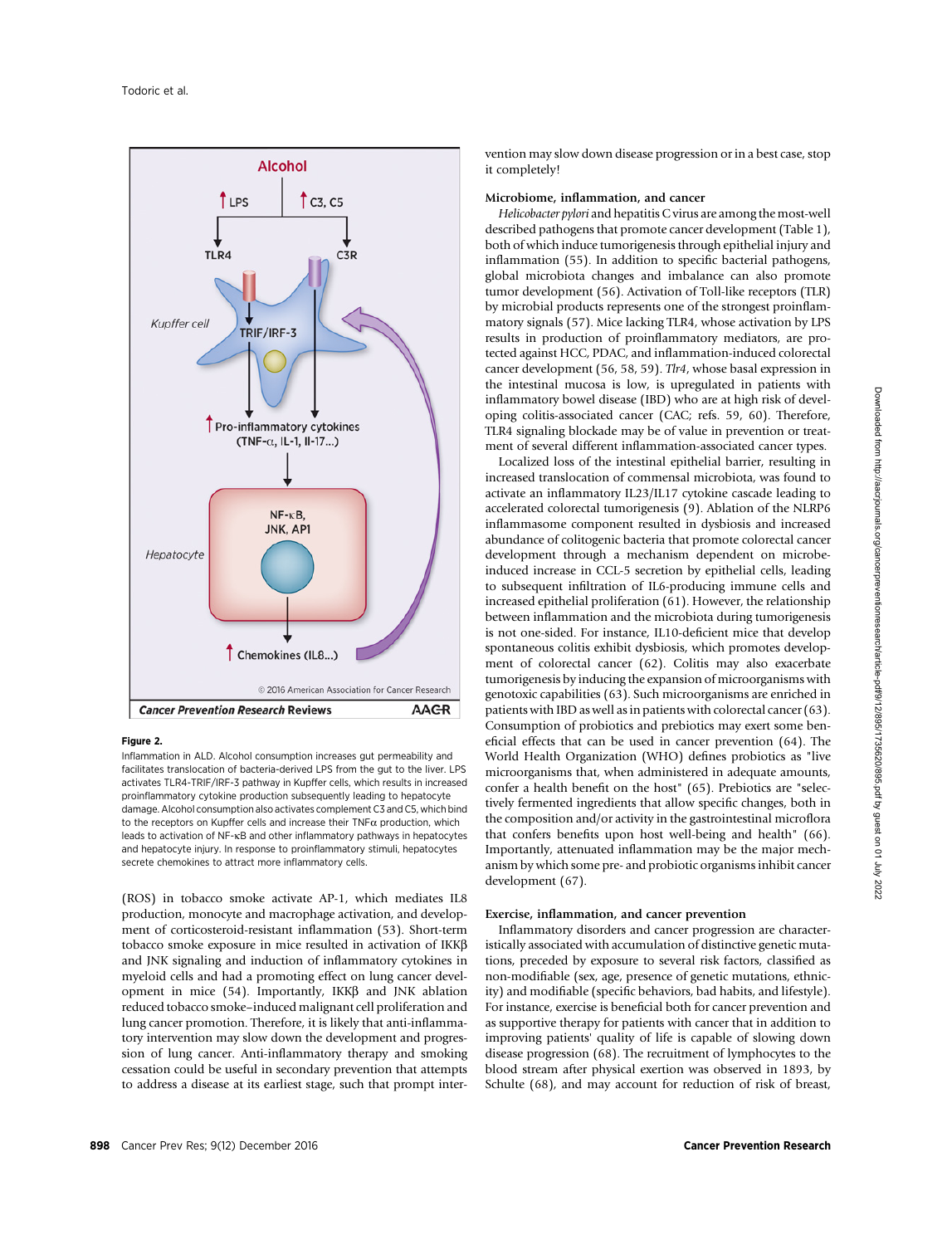colon, and prostate cancers (68, 69). During an acute bout of exercise, both epinephrine and norepinephrine drive NK cell mobilization, thereby enhancing antitumor immunity (70). In addition, muscle-derived factors, known as myokines, including IL15, IL7, and IL6, can regulate NK cell proliferation, maturation, and activation (71).

#### Drugs, inflammation, and cancer prevention

Nonsteroidal anti-inflammatory drugs. Nonsteroidal anti-inflammatory drug (NSAID; including aspirin, ibuprofen, naproxen) use has been linked to reduced cancer risk (72). Acetylsalicylic acid (ASA), also known as aspirin, is one of the most widely used drugs in the world, particularly for prevention of cardiovascular diseases (73). Multiple clinical trials had demonstrated a link between long-term aspirin use and a reduction in the incidence and mortality for several cancer types with an overall effect of 20% to 25% (72). The strongest beneficial effect has been found in esophageal adenocarcinoma, colorectal and stomach cancers and a smaller effect was observed in breast, lung, and prostate cancers (72). No benefit was found for hematopoietic malignancies, pancreatic and endometrial cancer (72). Several possible mechanisms were suggested to explain the association between NSAID and aspirin use and cancer prevention including COX1/2 inhibition, immune response modulation, effect on the PI3K signaling, inhibition of certain proinflammatory and protumorigenic transcription factors, maintenance of cancer stem cell homeostasis, and decreased glycolytic rate in cancer cells (74). The mechanism of action of COX1/2 inhibition seems to be reduced production of inflammatory mediators such as prostaglandins and leukotrienes (75). Increased expression of Cox2 and its major metabolite prostaglandin E2 (PGE2) has been observed in many different types of cancer in which they enhance angiogenesis, apoptosis resistance, tumor growth, and metastasis (76). PGE2 activates MAPK, PI3K/AKT and NF-kB signaling and induces expression of several factors implied in tumorigenesis including VEGF, proto-oncogene Bcl-2, EGFR, and different matrix metalloproteinases (MMP-2 and MMP-9; ref. 76). But NSAIDs may also act through different mechanisms including induction of apoptosis through cytochrome c release from mitochondria and subsequent activation of caspase-9 and -3, and/or interference with cell-cycle progression and inhibition of carcinogen activation and stimulation of immunosurveillance (77). Recent studies show that epigenetic modifications may also be involved in the chemopreventive actions of ASA, leading to suppressed histone deacetylase (HDAC) activity and increased H3K27 acetylation which results in reduced expression of *iNos*, *Tnf*, and *Il6* (73).

Nevertheless, long-term NSAID administration can result in side effects including renal failure and gastrointestinal (GI) symptoms including mucosal lesions, bleeding, peptic ulcer, and intestinal inflammation which causes perforation and strictures in small and large intestines (78). Such adverse effects may actually increase cancer risk. Furthermore, NSAID intake increases the risk of deep vein thrombosis and its potentially life-threatening complications of pulmonary embolism, myocardial infarction, and stroke (79). Several selective COX2 inhibitors that impair tumor growth and metastasis (celecoxib, rofecoxib, valdecoxib, apricoxib, etoricoxib, and lumiracoxib) were approved for marketing, but later withdrawn mostly due to increased risk of thromboembolic events. Celecoxib is the only selective COX2 inhibitor that is still available in the United States and Europe (80). Combining COX2 inhibitors with 5-LOX inhibitors can block synthesis of both prostaglandins and leukotrienes, resulting in reduced gastrointestinal toxicity (78). In this context, the herbal medicines including the natural hydro-alcoholic extract of Cordia myxa fruit is considerably effective in treatment of acute inflammation in rats, and the active ingredients of its seeds, such as alpha-amyrins, have anticancer and anti-inflammatory activities by inhibiting COX2 and 5-LOX (78).

Corticosteroids. Corticosteroids, most commonly used as antiemetic drugs that prevent chemotherapy-induced nausea and vomiting, are the most effective anti-inflammatory drugs for many chronic inflammatory diseases and were shown to have anticancer activity (81). For example, pretreatment with dexamethasone increased effectiveness of chemotherapy in xenograft or syngeneic experimental tumor models of glioma, breast, lung, and colon cancers (82). Dietary consumption of DEX has a chemopreventive effect in mice exposed to tobacco smoke, leading to decreased lung tumor incidence (83). Recent studies had shown that DEX in combination with carfilzomib and lenalidomide, significantly improved progression-free survival of patients with relapsed multiple myeloma (ref. 84; ClinicalTrials.gov number, NCT01080391). In contrast highdose inhaled (ICS) and oral corticosteroid (OCS) treatment, used to reduce local and systemic inflammation in patients with asthma and chronic obstructive pulmonary disease (COPD), was found to increase the risk of squamous lung cell carcinoma in men (85).

Statins and metformin. Statins are a family of drugs that lower blood cholesterol concentration by blocking the 3-hydroxy-3 methylglutaryl coenzyme A (HMG-CoA) reductase, which results in impaired cholesterol synthesis and by enhancing cholesterol clearance from the circulation (86). In addition to its cholesterollowering effects statins also have anti-inflammatory properties (87), which makes them powerful agents in prevention of atherosclerosis and resulting in life-threatening conditions, heart attack, and stroke. Statins are able of reducing systemic proinflammatory cytokine and C-reactive protein (CRP) levels and macrophage infiltration (88, 89). By exerting anti-inflammatory and other effects, statins also reduce the risk of development of several cancer types including colorectal cancer, HCC, and breast cancer (90–92). The proposed antitumoral mechanisms of statins are increased apoptosis due to downregulation of the RAF/MEK/ ERK pathway, inhibition of degradation of cell-cycle regulators p21 and p27, inhibition of c-Myc activation, and inhibition of several key proinflammatory pathways including NF-kB and COX2 (93). Metformin, a drug used for treatment of type 2 diabetes mellitus, was found to be associated with decreased incidence of a variety of cancer types including colon, breast, lung, prostate, ovarian, and pancreatic cancers (94). Its antineoplastic effect is mediated through activation of the AMPK pathway, which counteracts the protumorigenic effect of hyperinsulinemia, the reduction of systemic glucose concentration, which counteracts Warburg effect and through its anti-inflammatory properties (95).

# Targeting Recruitment and Polarization of Tumor-Associated Macrophages

Macrophages, an essential component of the innate immune system in humans, can represent up to 50% of the tumor mass, which makes them an important part of the tumor stroma, where they are commonly referred to as tumor-associated macrophages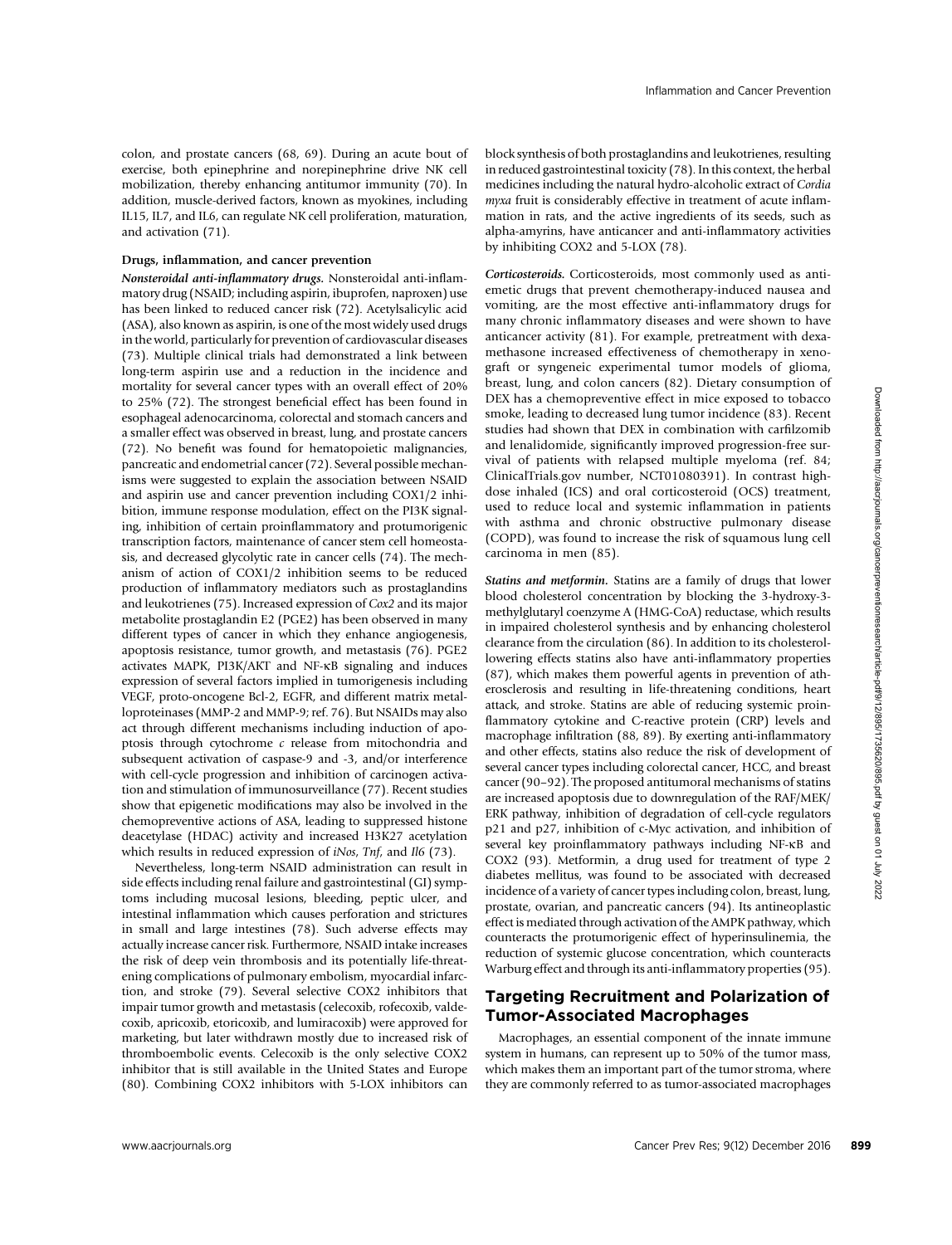(TAM). TAMs can generally promote cancer cell proliferation, stimulate tumor angiogenesis and extracellular matrix breakdown, suppress antitumor immune responses, and enhance tumor invasion and metastasis (96). Their recruitment into the tumor microenvironment from the blood stream is primarily regulated by cytokines, chemokines, and growth factors that are derived from tumor and stromal cells. The tumor-derived C-C chemokine ligand 2 (CCL2), acting via its receptor C-C chemokine receptor 2 (CCR2), is a direct mediator of monocyte recruitment into primary tumors (97). TAMs are classified as either classically activated M1 or alternatively activated M2 macrophages (98). The  $T_H1$  cytokine IFN $\gamma$  and LPS are the major inducers of the M1 phenotype, whereas  $T_H2$  cytokines, such as IL4, IL10, and IL-13, stimulate M2 polarization (99). During the course of tumor development, the TAM phenotype is modulated by different factors in the tumor microenvironment and it changes from the M1 to the M2 phenotype, which is claimed to have stronger tumor-promoting properties (100). M2 macrophages are associated with poor prognosis in many different cancer types and can promote cell-cycle progression and angiogenesis while inhibiting apoptosis (101). However, the M1/M2 model is an oversimplified representation of the functional diversity of macrophages. In fact, M1 and M2 characteristics often coexist within the same cell, and there is a broad variety of macrophage subtypes between the M1 and M2 poles (102). Furthermore, the most potent tumor-promoting cytokines, such as IL6, TNF, IL1, and IL23 are considered as M1 cytokines (103).

Because of their important role in linking inflammation and cancer, the targeting of TAM recruitment and differentiation provides an opportunity for cancer prevention and treatment. Depletion of CCL2 with a neutralizing antibody prevents monocyte recruitment to the primary tumor site and reduces pulmonary metastasis of human breast cancer cells (104). A human anti-CCL2 antibody, CNTO 888, showed preliminary antitumor activity in patients while being well tolerated (105). Blockade of CCR2 with small-molecule antagonist showed antitumor activity in pancreatic cancer in animal studies (106) and this strategy is now being tested in clinical trials (ClinicalTrials.gov Identifier: NCT02732938). Trabectedin, a DNA-binding drug approved in Europe for the treatment of soft tissue sarcoma, has been shown to selectively deplete mononuclear phagocytes in vivo, including TAMs (105). Rapidly growing tumors often outgrow their blood supply, which results in formation of hypoxic areas with TAM accumulation (107). Binding of semaphorin 3A to its receptor neuropilin-1 (Nrp1) recruits TAMs toward the hypoxic area where they adopt the M2 phenotype and release proangiogenic factors (105). Inhibition of Nrp1 reduced TAM migration and prevented their phenotypic switch to M2-like immunosuppressive cells with angiogenic activity making it an interesting target for anticancer therapy. Several therapies convert macrophages from an M2 to an M1 phenotype (108). Tasquinimod is a small-molecule compound that reduces the immunosuppressive potential of the tumor microenvironment (109). A recent study demonstrated its ability to induce a shift of imunosuppresive M2 to proinflammatory M1 macrophages in colon and breast cancer models (110). Colony-stimulating factor 1 (CSF-1) and its receptor, CSF-1R, mediate migration, differentiation, and survival of macrophages (105). Treatment with anti-CSF-1R antibody resulted in TAM depletion in several tumor types in vitro and *in vivo* and a clinical benefit for patients with diffuse-type giant cell tumors (105). Importantly, CSF-1 triggers M2 phenotype in macrophages, and treatment with anti-CSF-1R/ GM-CSF antibodies resulted in their cell death (105). TAMs express significant amounts of COX2 and the selective COX2 inhibitor celecoxib was shown to switch their phenotypic characteristics from M2- to M1-like, which was followed by a reduction in number of colon polyps in an animal study on colon cancer (111). Recent studies had shown that decreasing TAM survival, by the targeting folate receptor- $\beta$  (FR- $\beta$ ), a marker for the M2-polarized phenotype, is another promising strategy against cancer, in an experimental glioma model (112).

## Targeting Proinflammatory Pathways

NF-kB and STAT3 are 2 critical transcription factors that are activated in many types of cancers (8, 113, 114). The STAT proteins family, which includes 7 members, regulates multiple processes related to cellular proliferation, survival, and angiogenesis (115). Among the different STATs, the one most important for cancer is STAT3, whose activity is stimulated by IL6, IL11 and other members of their cytokine family, as well as different growth factors (116). In HCC and liver adenomas, STAT3 activity is stimulated by various oncogenic mutations (117), but more often than not, STAT3 is maintained in an activated state due to elevated production of IL6 and other cytokines (116). STAT3 signaling also has important roles in tumor microenvironment where it promotes IL23-mediated protumorigenic immune responses while inhibiting expression of antitumorigenic IL12 (118). Inhibition or ablation of STAT3 can mediate tumor regression (119). Therefore, inhibition of STAT3 provides a rational strategy to block carcinogenesis at an early stage and induce regression of established tumors.

There are 3 major approaches to inhibit STAT3 signaling: inhibition of tyrosine kinases, such as JAK1 and 2, that are responsible for STAT3 activation (AG- 490, ruxolitinib, etc.); STAT3 dimerization inhibitors that target its SH2 domain (Static, S3I-M2001, STAT3 inhibitory peptide, etc.); and nonspecific compounds that indirectly inhibit STAT3, such as resveratrol and curcumin, which inhibit many other targets (ref. 115; Fig. 3). Among tyrosine kinase inhibitors some are rather specific for JAK2 family members, whereas others inhibit several different kinases that lead to STAT3 activation (115). JAK inhibitors have already been tested in several clinical trials mostly for hematological/ oncological and inflammatory diseases and some of them such as ruxolitinib and tofacitinib have been approved for use in psoriasis, myelofibrosis and rheumatoid arthritis (120, 121). Currently, these drugs are being evaluated as neoadjuvants in several types of cancer, including pediatric refractory or recurrent solid tumors, hematologic malignancies (122), pancreatic adenocarcinoma, triple-negative breast cancer, urothelial cancer, multiple myeloma, acute myeloid leukemia, myelodysplastic syndrome lymphoma (ClinicalTrials.gov number, NCT02265510), endometrial cancer, gastric cancer, head and neck squamous cell carcinoma, melanoma, microsatellite-unstable colorectal cancer, non–small cell lung cancer (ClinicalTrials.gov number, NCT02559492, NCT02646748), and estrogen receptor–positive invasive metastatic breast cancer (ClinicalTrials.gov number, NCT01594216). Despite their clinical approval and marketing in myelofibrosis and rheumatoid arthritis, JAK inhibitors exert rather serious side effects including anemia, thromobocytopenia, headaches, nausea, and neurotoxicity (123). However, more selective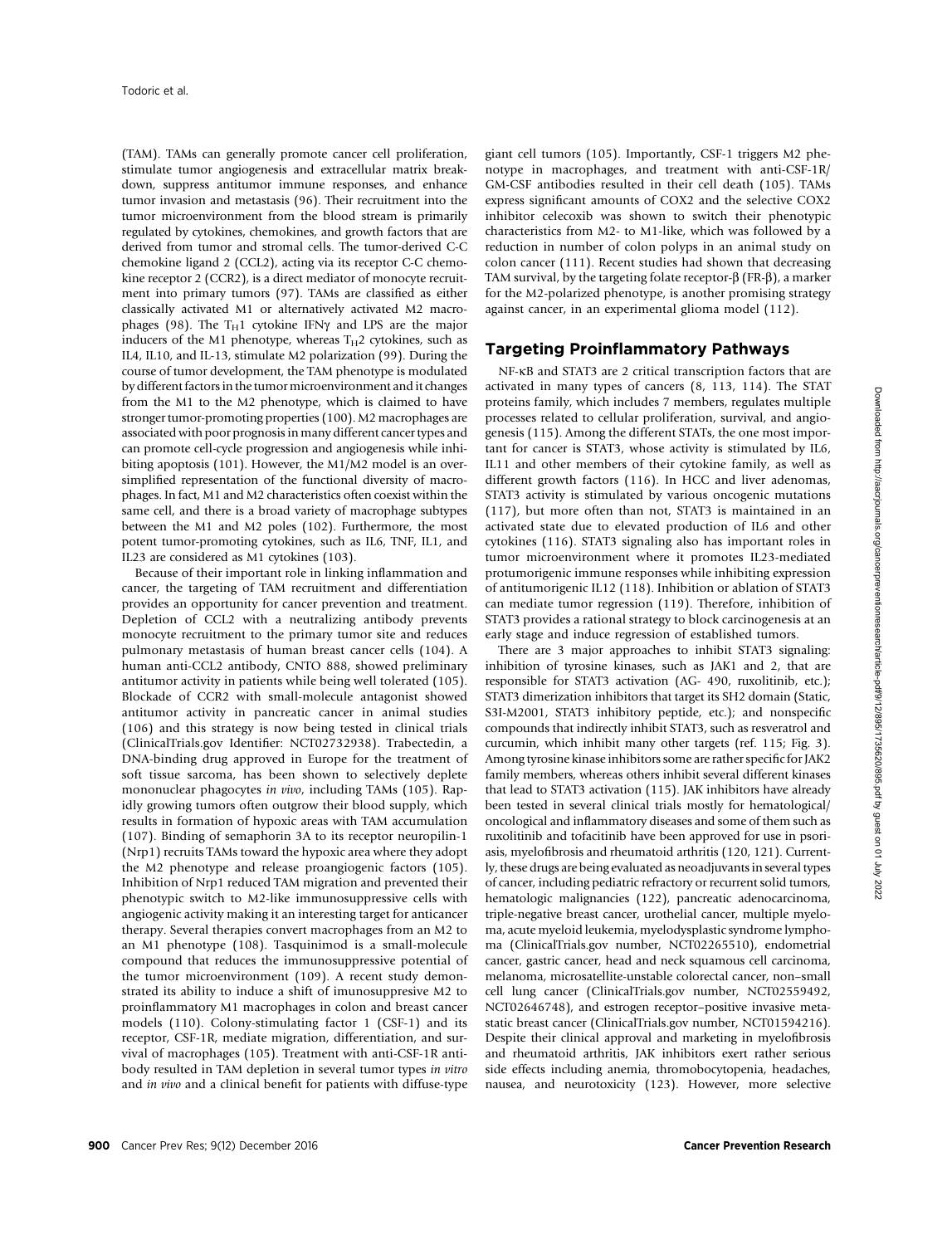

Figure 3.

Targeting STAT3 proinflammatory pathway. Schematic representation of the major targetable events during STAT3 activation, and the corresponding compounds with cancer-preventive properties.

inhibitors with fewer side effects are currently being developed. Yet, it is doubtful whether such agents will ever find use in cancer prevention.

The NF-kB pathway is constitutively activated in many cancers, both in malignant cells and in components of the tumor microenvironment (114). NF-kB activation in malignant cells increases the expression of genes, whose products promote cell survival and proliferation, whereas NF-kB activation in components of the tumor stroma increases expression of inflammatory cytokines and growth factors (8, 114). NF-kB activation also promotes epithelial-to-mesenchymal transition (EMT) and tumor angiogenesis (124). Although NF-kB activation plays a major role in the induction of inflammation, long-term and extensive inhibition of NF-kB can result in profound inflammation due to enhanced production of IL1 $\beta$  upon activation of the NLRP3 inflammasome (125). This can result in severe neutrophilia (126), a serious condition that led to termination of any further clinical development. Nonetheless, the cancer prevention literature is full of reports using natural anti-inflammatory agents, including curcumin, resveratrol, ursolic acid, capsaicin, silibinin, silymarin, guggulsterone, and plumbagin, all of which are claimed to act as NFkB inhibitors (127–131). Most likely, however, these are rather mild and nonspecific NF-kB inhibitors, most of which affect multiple targets, including STAT3. Because of their rather mild effects, such agents, many of which are used as nutritional supplements, can be used in cancer prevention (132), but it is doubtful whether they will ever find use as anticancer drugs.

The major problem associated with NF-KB inhibition is enhanced activation of the NLRP3 inflammasome (125). The inflammasome is a multimeric complex consisting of the intracellular Nod-like receptors (NLR) and the adaptor protein ASC that serves as a platform for activation of caspase-1 (133). Inflammasomes have a crucial role in host defense against infection as well as various autoinflammatory conditions (134). Upon NLR oligomerization and subsequent interaction between the adaptor protein ASC and the CARD domain, caspase-1–mediated processing results in production of the proinflammatory cytokines IL1 $\beta$  and IL18 or a rapid inflammatory form of cell death called pyroptosis (125). NF-kB is the first signal that primes NLR and pro-IL1 $\beta$  expression (135), but persistent NF-kB activation is also responsible for dysregulated NLRP3 inflammasome activation by inducing the mitophagic clearance of damaged mitochondria (125).

The role of NLR-containing inflammasomes in mediating cancer initiation and progression by creating a proinflammatory microenvironment for inducing malignant transformation and suppression of local immunity caused by NK or T cells open the way for novel strategy in cancer prevention. Between the 22 NLRs in the human and the 34 NLRs in the mouse genome, NLRP3 (NLR family, pyrin domain containing 3) is the best characterized. The NLRP3 inflammasome plays an important role in several inflammatory disorders including IBD (136), and its activation is negatively regulated by selective mitochondrial autophagy (mitophagy; ref. 125), whose dysregulation promotes inflammatory diseases, including pancreatitis (137, 138) and may increase cancer risk (139). The natural diterpenoid Andrographolide (Andro), which was approved in China for the treatment of various inflammatory conditions, inhibit tumor growth in mice at a high dose (about 200 mg/kg), and attenuates colitis progression and prevents carcinogenesis by inhibiting NLRP3 activity and stimulating autophagy (134).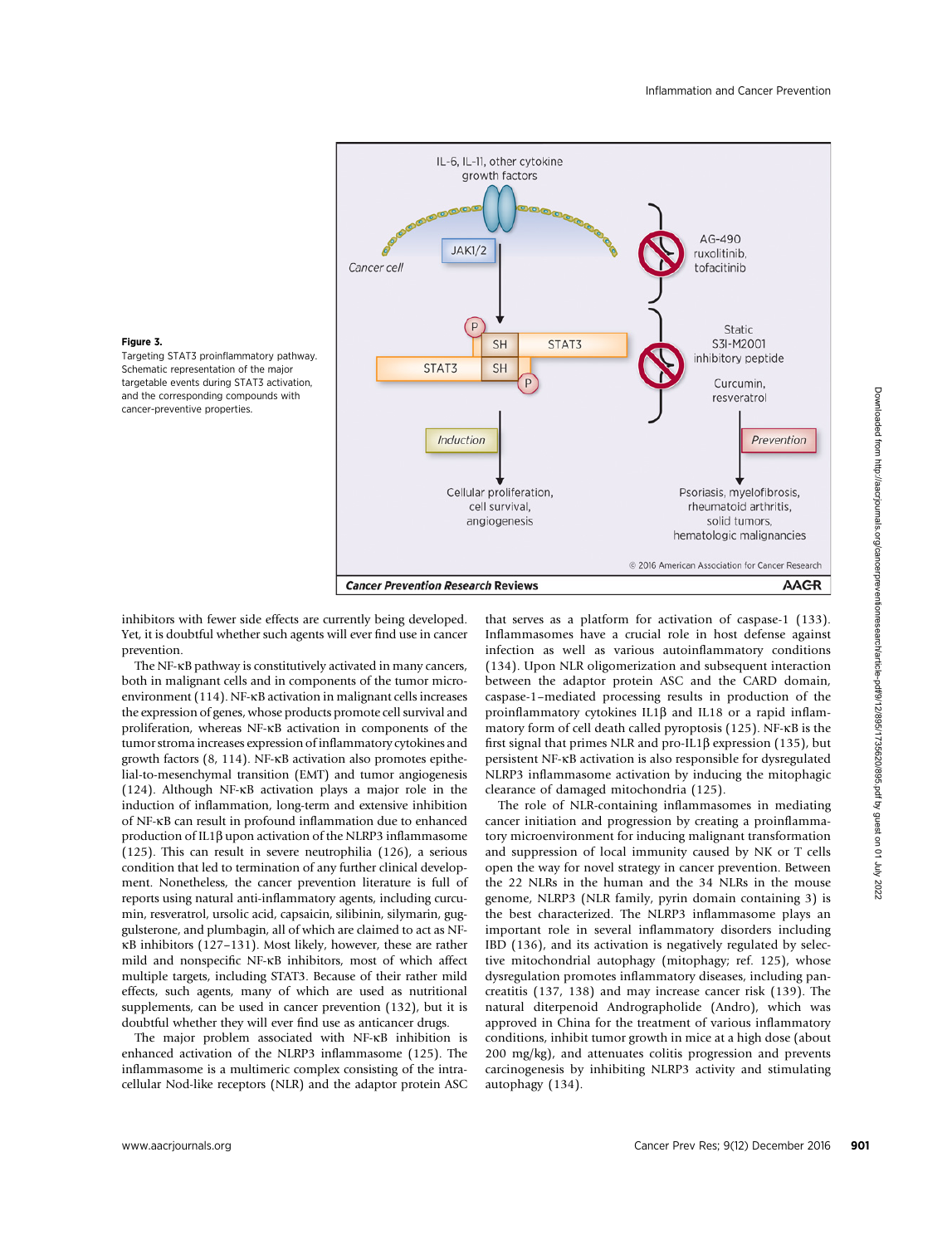# Cytokines as Targets for Cancer Prevention and Therapy

The complex of IL6 and its nonsignaling receptor (IL6R) binds glycoprotein 130 (gp130) that forms a dimer, which results in activation of the JAK/STAT pathway and induces expression of other inflammatory cytokines and suppresses apoptosis (140). During tumorigenesis, IL6 has served detrimental effects including stimulation of cell survival and proliferation, regulation of stem cell renewal, and induction of angiogenesis. A humanized anti-IL6 receptor monoclonal antibody toclizumab is an FDAapproved immunosuppressive drug that blocks IL6 signaling. It is used in the treatment of rheumatoid arthritis and systemic juvenile idiopathic arthritis (141). Chimeric monoclonal antibody siltuximab that binds IL6 showed good tolerance in patients with cancer in a phase I clinical trial and is currently investigated for the treatment of several tumor types including prostate cancer and metastatic renal cell cancer (141). Long-term treatment with anti– IL6-blocking antibody was associated with very few side effects in a mouse model of pancreatic cancer prevention (141). Thus, IL6 emerges as a promising potential target for cancer prevention. The proinflammatory chemokine IL8 and its receptors CXCR1 and CXCR2 were also linked to cancer and inflammation (141). Treatment with monoclonal antibodies, siRNA, or small-molecule inhibitors of IL8 or CXCR1/2 reduced tumor growth in preclinical studies, which makes them attractive targets for cancer prevention and therapy. A combination therapy with a smallmolecule inhibitor of CXCR1/2 activation (reparixin) and paclitaxel in patients with HER-2–negative breast cancer is a major clinical study currently conducted (141). Another proinflammatory cytokine with reported role in promoting tumorigenesis is IL17A (142). TGFβ and IL6 are needed for the differentiation and IL23 for the maintenance of  $T_H17$  cells that produce IL17A. Antibodies against IL17A (ixekizumab and secukinumab) and its receptor IL17AR (brodalumab) are in clinical trials for chronic inflammatory conditions and autoimmune diseases and an anti-IL23 antibody ustekinumab was FDA-approved for the treatment of psoriatic arthritis (143). However, preventive application of such drugs should take in account reported antitumor effects of IL17 in established tumors (143) as well as its role in autoimmunity.

## Immunoprevention Meets Inflammation

Vaccines that protect against certain viral infection play important role in cancer prevention. For instance, hepatitis B virus

#### References

- 1. Balkwill F, Mantovani A. Inflammation and cancer: back to Virchow? Lancet 2001;357:539–45.
- 2. Schmidt A, Weber OF. In memoriam of Rudolf Virchow: a historical retrospective including aspects of inflammation, infection and neoplasia. Contrib Microbiol 2006;13:1–15.
- 3. Norling LV, Serhan CN. Profiling in resolving inflammatory exudates identifies novel anti-inflammatory and pro-resolving mediators and signals for termination. J Intern Med 2010;268:15–24.
- 4. Karin M, Clevers H. Reparative inflammation takes charge of tissue regeneration. Nature 2016;529:307–15.
- Maeda H, Akaike T. Nitric oxide and oxygen radicals in infection, inflammation, and cancer. Biochemistry (Mosc) 1998;63:854–65.
- 6. Shaked H, Hofseth LJ, Chumanevich A, Chumanevich AA, Wang J, Wang Y, et al. Chronic epithelial NF-kappaB activation accelerates APC loss and

(HBV) is a major cause of HCC whose impact has been dramatically reduced in all countries due to massive vaccination efforts (144). The most effective way to prevent HBV infection and reduce HCC development is vaccination (145). The prophylactic vaccine that is currently in use is generated by recombinant DNA technology and contains HBsAg protein and adjuvants. For patients who have already been infected by HBV and developed chronic hepatitis, secondary prevention becomes more important. Currently, antiviral drugs used in patients with chronic hepatitis B include the immunomodulator PEGylated IFN $\alpha$  and oral nucleos(t)ide analogues (146). IFNs activate various IRF family members that regulate transcription of numerous targets, including genes involved in control of viral mRNA translation or degradation (146). However, the mechanism of IFNa-mediated cell protection against viral infection is not fully understood. In addition to HBV, hepatitis C virus (HCV) is another important cause of HCC, against which there is no preventive vaccine (147). However, the recent development of highly effective anti-HCV drugs will lead to major decrease in HCV-induced HCC (147). Human papilloma virus (HPV) is a major cause of cervical intraepithelial neoplasia that can progress to invasive cervical cancer (148). Recently, we have witnessed the development of an effective HPV vaccine that if properly distributed amongst young adults will lead to a major decrease in the impact of cervical and other urogenital cancers. In summary, vaccination against cancer-causing viruses is one of the most effective and economical ways to reduce the toll of several inflammation-related cancers.

#### Disclosure of Potential Conflicts of Interest

No potential conflicts of interest were disclosed.

#### Grant Support

J. Todoric was supported by the Erwin Schroedinger Fellowship from the Austrian Science Fund (J3233) and Univ. Prof. Dr. 17 Matthias M. Müller Fellowship from the Austrian Association for Laboratory Medicine and Clinical Chemistry (ÖGLMKC) and the Austrian Program for Advanced Research and Technology of the Austrian Academy of Sciences. L. Antonucci was supported by the International Cancer Research Fellowship (iCARE), AIRC (Associazione Italiana per la ricerca sul cancro) co-founded by the European Union. M. Karin was supported by grants from the NIH grants (CA163798) and the Lustgarten Foundation (RFP-B-007). who holds the Ben and Wanda Hildyard Chair for Mitochondrial and Metabolic Diseases and is an American Cancer Society Research Professor.

Received August 12, 2016; accepted October 3, 2016; published OnlineFirst November 10, 2016.

intestinal tumor initiation through iNOS up-regulation. Proc Natl Acad Sci U S A 2012;109:14007–12.

- 7. Siegel RL, Miller KD, Jemal A. Cancer statistics, 2016. CA Cancer J Clin 2016;66:7–30.
- 8. Grivennikov SI, Greten FR, Karin M. Immunity, inflammation, and cancer. Cell 2010;140:883–99.
- 9. Grivennikov SI, Wang K, Mucida D, Stewart CA, Schnabl B, Jauch D, et al. Adenoma-linked barrier defects and microbial products drive IL-23/IL-17-mediated tumour growth. Nature 2012;491:254–8.
- 10. Wang K, Kim MK, Di Caro G, Wong J, Shalapour S, Wan J, et al. Interleukin-17 receptor a signaling in transformed enterocytes promotes early colorectal tumorigenesis. Immunity 2014;41:1052–63.
- 11. Spratt JS. The primary and secondary prevention of cancer. J Surg Oncol 1981;18:219–30.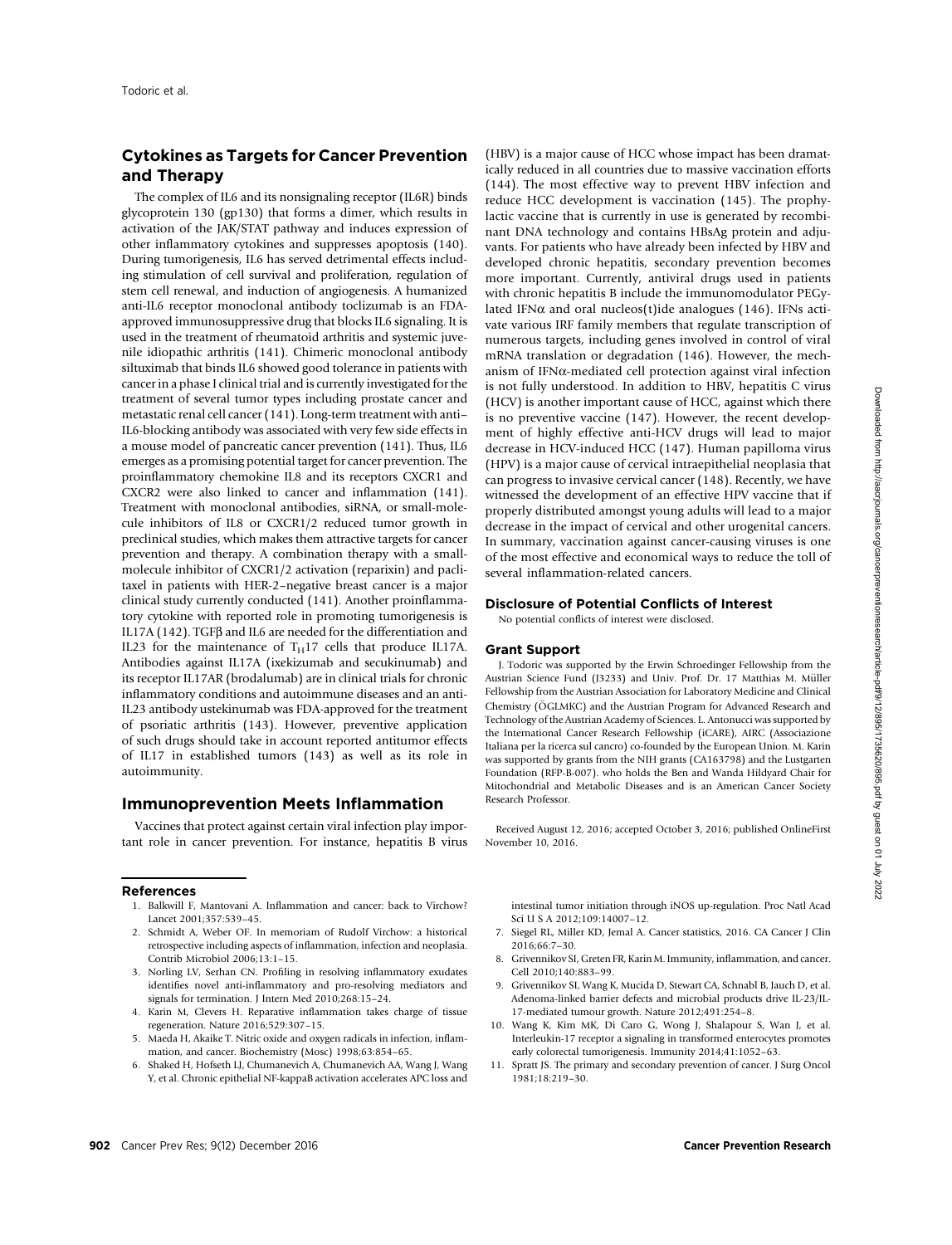- 12. Gronich N, Rennert G. Beyond aspirin-cancer prevention with statins, metformin and bisphosphonates. Nat Rev Clin Oncol 2013;10:625–42.
- 13. World Health Organization. Obesity and overweight. Geneva, Swirzerland: WHO Media Centre; 2015. Available from: http://who.int/ mediacentre/factsheets/fs311/en/.
- 14. Arnold M, Pandeya N, Byrnes G, Renehan AG, Stevens GA, Ezzati M, et al. Global burden of cancer attributable to high body-mass index in 2012: a population-based study. Lancet Oncol 2015;16:36–46.
- 15. Hotamisligil GS. Inflammation and metabolic disorders. Nature 2006; 444:860–7.
- 16. Font-Burgada J, Sun B, Karin M. Obesity and cancer: the oil that feeds the flame. Cell Metab 2016;23:48–62.
- 17. McNelis JC, Olefsky JM. Macrophages, immunity, and metabolic disease. Immunity 2014;41:36–48.
- 18. Park EJ, Lee JH, Yu GY, He G, Ali SR, Holzer RG, et al. Dietary and genetic obesity promote liver inflammation and tumorigenesis by enhancing IL-6 and TNF expression. Cell 2010;140:197–208.
- 19. He G, Yu GY, Temkin V, Ogata H, Kuntzen C, Sakurai T, et al. Hepatocyte IKKbeta/NF-kappaB inhibits tumor promotion and progression by preventing oxidative stress-driven STAT3 activation. Cancer Cell 2010;17: 286–97.
- 20. Pollak M. Insulin and insulin-like growth factor signalling in neoplasia. Nat Rev Cancer 2008;8:915–28.
- 21. Kew MC. Obesity as a cause of hepatocellular carcinoma. Ann Hepatol 2015;14:299–303.
- 22. Pendyala S, Neff LM, Suarez-Farinas M, Holt PR. Diet-induced weight loss reduces colorectal inflammation: implications for colorectal carcinogenesis. Am J Clin Nutr 2011;93:234–42.
- 23. Bai Y, Sun Q. Macrophage recruitment in obese adipose tissue. Obes Rev 2015;16:127–36.
- 24. Sjostrom L, Gummesson A, Sjostrom CD, Narbro K, Peltonen M, Wedel H, et al. Effects of bariatric surgery on cancer incidence in obese patients in Sweden (Swedish Obese Subjects Study): a prospective, controlled intervention trial. Lancet Oncol 2009;10:653–62.
- 25. Todoric J, Loffler M, Huber J, Bilban M, Reimers M, Kadl A, et al. Adipose tissue inflammation induced by high-fat diet in obese diabetic mice is prevented by n-3 polyunsaturated fatty acids. Diabetologia 2006;49: 2109–19.
- 26. Sears DD, Miles PD, Chapman J, Ofrecio JM, Almazan F, Thapar D, et al. 12/15-lipoxygenase is required for the early onset of high fat diet-induced adipose tissue inflammation and insulin resistance in mice. PLoS One 2009;4:e7250.
- 27. Guidelines JDRCD March 29, 2007. Available from: https://www.joslin. org/docs/Nutrition\_Guideline\_Graded.pdf.
- 28. Ampuero J, Romero-Gomez M. Prevention of hepatocellular carcinoma by correction of metabolic abnormalities: role of statins and metformin. World J Hepatol 2015;7:1105–11.
- 29. Hashibe M, Brennan P, Chuang SC, Boccia S, Castellsague X, Chen C, et al. Interaction between tobacco and alcohol use and the risk of head and neck cancer: pooled analysis in the International Head and Neck Cancer Epidemiology Consortium. Cancer Epidemiol Biomarkers Prev 2009;18: 541–50.
- 30. Grewal P, Viswanathen VA. Liver cancer and alcohol. Clin Liver Dis 2012;16:839–50.
- 31. Hamajima N, Hirose K, Tajima K, Rohan T, Calle EE, Heath CW Jr, et al. Alcohol, tobacco and breast cancer–collaborative reanalysis of individual data from 53 epidemiological studies, including 58,515 women with breast cancer and 95,067 women without the disease. Br J Cancer 2002;87:1234–45.
- 32. Sheron N, Hawkey C, Gilmore I. Projections of alcohol deaths–a wake-up call. Lancet 2011;377:1297–9.
- 33. Crawford JM. Histologic findings in alcoholic liver disease. Clin Liver Dis 2012;16:699–716.
- 34. Bataller R, Gao B. Liver fibrosis in alcoholic liver disease. Semin Liver Dis 2015;35:146–56.
- 35. Khoruts A, Stahnke L, McClain CJ, Logan G, Allen JI. Circulating tumor necrosis factor, interleukin-1 and interleukin-6 concentrations in chronic alcoholic patients. Hepatology 1991;13:267–76.
- 36. Li N, Grivennikov SI, Karin M. The unholy trinity: inflammation, cytokines, and STAT3 shape the cancer microenvironment. Cancer Cell 2011;19:429–31.
- 37. Nakagawa H, Umemura A, Taniguchi K, Font-Burgada J, Dhar D, Ogata H, et al. ER stress cooperates with hypernutrition to trigger TNF-dependent spontaneous HCC development. Cancer Cell 2014;26:331–43.
- 38. European Association for the Study of L. EASL clinical practical guidelines: management of alcoholic liver disease. J Hepatol 2012;57:399–420.
- 39. Schnabl B, Brenner DA. Interactions between the intestinal microbiome and liver diseases. Gastroenterology 2014;146:1513–24.
- 40. Watanabe A, Sohail MA, Gomes DA, Hashmi A, Nagata J, Sutterwala FS, et al. Inflammasome-mediated regulation of hepatic stellate cells. Am J Physiol Gastrointest Liver Physiol 2009;296:G1248–57.
- 41. Purohit V, Bode JC, Bode C, Brenner DA, Choudhry MA, Hamilton F, et al. Alcohol, intestinal bacterial growth, intestinal permeability to endotoxin, and medical consequences: summary of a symposium. Alcohol 2008;  $42.349 - 61$
- 42. Tsuruya A, Kuwahara A, Saito Y, Yamaguchi H, Tsubo T, Suga S, et al. Ecophysiological consequences of alcoholism on human gut microbiota: implications for ethanol-related pathogenesis of colon cancer. Sci Rep 2016;6:27923.
- 43. Heckley GA, Jarl J, Asamoah BO, U GG. How the risk of liver cancer changes after alcohol cessation: a review and meta-analysis of the current literature. BMC Cancer 2011;11:446.
- 44. Lang MB, Segersvard R, Grundsten M, Segerdahl M, Arnelo U, Permert J, et al. Management of alcohol use disorders in patients with chronic pancreatitis. JOP 2012;13:654–9.
- 45. Duell EJ. Epidemiology and potential mechanisms of tobacco smoking and heavy alcohol consumption in pancreatic cancer. Mol Carcinog 2012;51:40–52.
- 46. Gu H, Fortunato F, Bergmann F, Buchler MW, Whitcomb DC, Werner J. Alcohol exacerbates LPS-induced fibrosis in subclinical acute pancreatitis. Am J Pathol 2013;183:1508–17.
- 47. Mio T, Romberger DJ, Thompson AB, Robbins RA, Heires A, Rennard SI. Cigarette smoke induces interleukin-8 release from human bronchial epithelial cells. Am J Respir Crit Care Med 1997;155:1770–6.
- 48. Kode A, Yang SR, Rahman I. Differential effects of cigarette smoke on oxidative stress and proinflammatory cytokine release in primary human airway epithelial cells and in a variety of transformed alveolar epithelial cells. Respir Res 2006;7:132.
- 49. Pace E, Ferraro M, Siena L, Melis M, Montalbano AM, Johnson M, et al. Cigarette smoke increases Toll-like receptor 4 and modifies lipopolysaccharide-mediated responses in airway epithelial cells. Immunology 2008;124:401–11.
- 50. Lee J, Taneja V, Vassallo R. Cigarette smoking and inflammation: cellular and molecular mechanisms. J Dent Res 2012;91:142–9.
- 51. Reynolds PR, Kasteler SD, Schmitt RE, Hoidal JR. Receptor for advanced glycation end-products signals through Ras during tobacco smokeinduced pulmonary inflammation. Am J Respir Cell Mol Biol 2011;45: 411–8.
- 52. Bos JL. ras oncogenes in human cancer: a review. Cancer Res 1989;49: 4682–9.
- 53. Walters MJ, Paul-Clark MJ, McMaster SK, Ito K, Adcock IM, Mitchell JA. Cigarette smoke activates human monocytes by an oxidant-AP-1 signaling pathway: implications for steroid resistance. Mol Pharmacol 2005;68: 1343–53.
- 54. Takahashi H, Ogata H, Nishigaki R, Broide DH, Karin M. Tobacco smoke promotes lung tumorigenesis by triggering IKKbeta- and JNK1-dependent inflammation. Cancer Cell 2010;17:89–97.
- 55. Peek RM Jr, Blaser MJ. Helicobacter pylori and gastrointestinal tract adenocarcinomas. Nat Rev Cancer 2002;2:28–37.
- 56. Dapito DH, Mencin A, Gwak GY, Pradere JP, Jang MK, Mederacke I, et al. Promotion of hepatocellular carcinoma by the intestinal microbiota and TLR4. Cancer Cell 2012;21:504–16.
- 57. Moresco EM, LaVine D, Beutler B. Toll-like receptors. Curr Biol 2011;21: R488–93.
- 58. Ochi A, Nguyen AH, Bedrosian AS, Mushlin HM, Zarbakhsh S, Barilla R, et al. MyD88 inhibition amplifies dendritic cell capacity to promote pancreatic carcinogenesis via Th2 cells. J Exp Med 2012;209:1671–87.
- 59. Fukata M, Chen A, Vamadevan AS, Cohen J, Breglio K, Krishnareddy S, et al. Toll-like receptor-4 promotes the development of colitis-associated colorectal tumors. Gastroenterology 2007;133:1869–81.
- 60. Di Caro G, Marchesi F, Laghi L, Grizzi F. Immune cells: plastic players along colorectal cancer progression. J Cell Mol Med 2013;17:1088–95.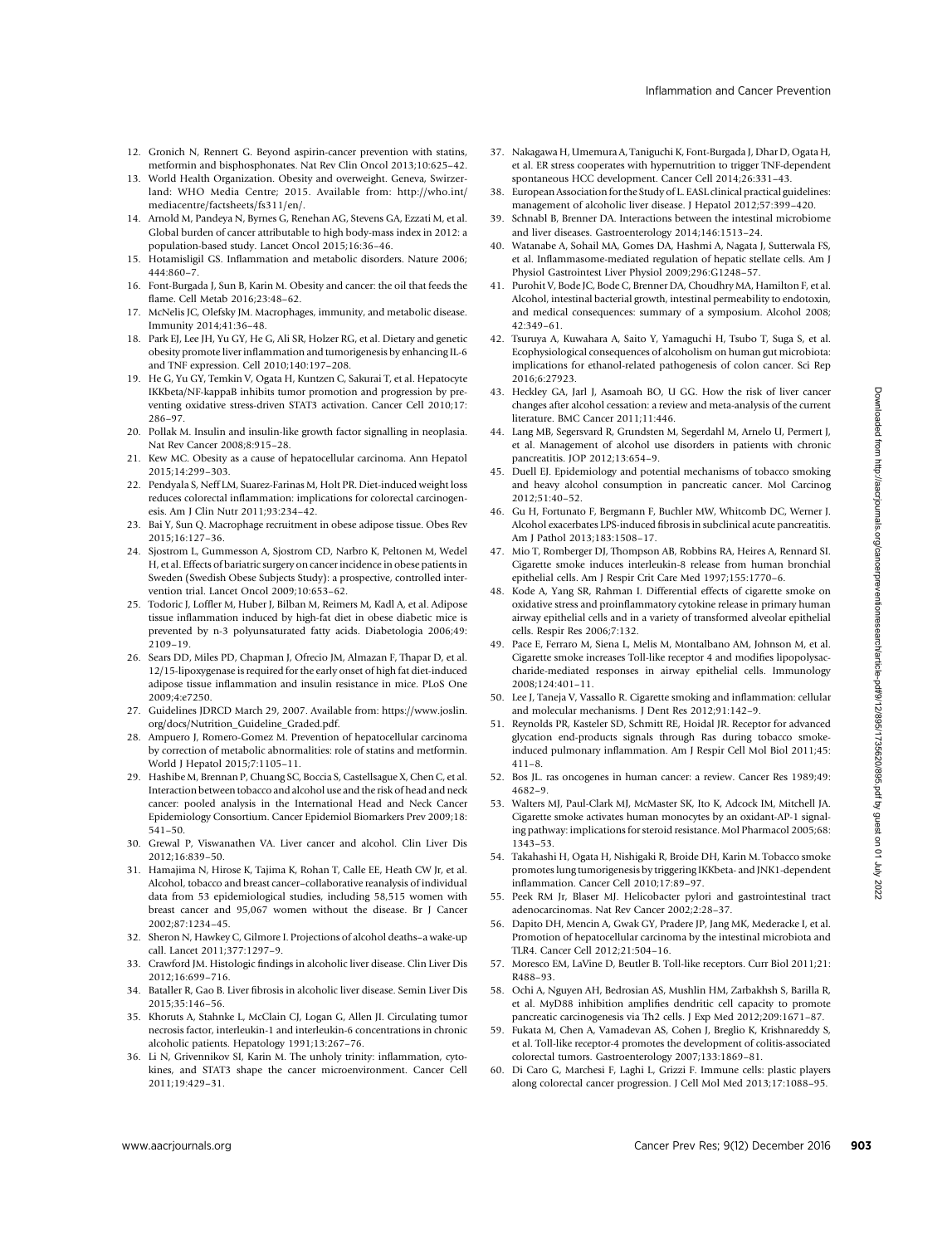- 61. Hu B, Elinav E, Huber S, Strowig T, Hao L, Hafemann A, et al. Microbiotainduced activation of epithelial IL-6 signaling links inflammasome-driven inflammation with transmissible cancer. Proc Natl Acad Sci U S A 2013;110:9862–7.
- 62. Arthur JC, Perez-Chanona E, Muhlbauer M, Tomkovich S, Uronis JM, Fan TJ, et al. Intestinal inflammation targets cancer-inducing activity of the microbiota. Science 2012;338:120–3.
- 63. Sears CL, Garrett WS. Microbes, microbiota, and colon cancer. Cell Host Microbe 2014;15:317–28.
- 64. Ambalam P, Raman M, Purama RK, Doble M. Probiotics, prebiotics and colorectal cancer prevention. Best Pract Res Clin Gastroenterol 2016;30: 119–31.
- 65. FAO/WHO. Report of a Joint FAO/WHO expert consultation on evaluation of health, and nutritional properties of probiotics in food including powder milk with live lactic acid bacteria. Córdoba, Spain: Food and Agriculture Organization of the United Nations, World Health Organization; 2001.
- 66. Roberfroid M. Prebiotics: the concept revisited. J Nutr 2007;137:830S–7S.
- 67. Kuo SM. The interplay between fiber and the intestinal microbiome in the inflammatory response. Adv Nutr 2013;4:16–28.
- 68. Idorn M, Hojman P. Exercise-dependent regulation of NK cells in cancer protection. Trends Mol Med 2016;22:565–77.
- 69. Friedenreich CM, Neilson HK, Farris MS, Courneya KS. Physical activity and cancer outcomes: a precision medicine approach. Clin Cancer Res 2016;22:4766–75.
- 70. Lin WW, Karin M. A cytokine-mediated link between innate immunity, inflammation, and cancer. J Clin Invest 2007;117:1175–83.
- 71. Pedersen L, Idorn M, Olofsson GH, Lauenborg B, Nookaew I, Hansen RH, et al. Voluntary running suppresses tumor growth through epinephrineand IL-6-dependent NK cell mobilization and redistribution. Cell Metab 2016;23:554–62.
- 72. Rothwell PM, Fowkes FG, Belch JF, Ogawa H, Warlow CP, Meade TW. Effect of daily aspirin on long-term risk of death due to cancer: analysis of individual patient data from randomised trials. Lancet 2011; 377:31–41.
- 73. Guo Y, Liu Y, Zhang C, Su ZY, Li W, Huang MT, et al. The epigenetic effects of aspirin: the modification of histone H3 lysine 27 acetylation in the prevention of colon carcinogenesis in azoxymethane- and dextran sulfate sodium-treated CF-1 mice. Carcinogenesis 2016;37:616–24.
- 74. Schror K. Pharmacology and cellular/molecular mechanisms of action of aspirin and non-aspirin NSAIDs in colorectal cancer. Best Pract Res Clin Gastroenterol 2011;25:473–84.
- 75. Allaj V, Guo C, Nie D. Non-steroid anti-inflammatory drugs, prostaglandins, and cancer. Cell Biosci 2013;3:8.
- 76. Ghosh N, Chaki R, Mandal V, Mandal SC. COX-2 as a target for cancer chemotherapy. Pharmacol Rep 2010;62:233–44.
- 77. Coussens LM, Werb Z. Inflammation and cancer. Nature 2002;420: 860–7.
- 78. Ranjbar MM, Assadolahi V, Yazdani M, Nikaein D, Rashidieh B. Virtual dual inhibition of COX-2/5-LOX enzymes based on binding properties of alpha-amyrins, the anti-inflammatory compound as a promising anticancer drug. EXCLI J 2016;15:238–45.
- 79. McGettigan P, Henry D. Cardiovascular risk with non-steroidal antiinflammatory drugs: systematic review of population-based controlled observational studies. PLoS Med 2011;8:e1001098.
- 80. Grosch S, Maier TJ, Schiffmann S, Geisslinger G. Cyclooxygenase-2 (COX-2) independent anticarcinogenic effects of selective COX-2 inhibitors. J Natl Cancer Inst 2006;98:736–47.
- 81. Rayburn ER, Ezell SJ, Zhang R. Anti-inflammatory agents for cancer therapy. Mol Cell Pharmacol 2009;1:29–43.
- 82. Wang H, Li M, Rinehart JJ, Zhang R. Pretreatment with dexamethasone increases antitumor activity of carboplatin and gemcitabine in mice bearing human cancer xenografts: in vivo activity, pharmacokinetics, and clinical implications for cancer chemotherapy. Clin Cancer Res 2004;10:1633–44.
- 83. Witschi H, Espiritu I, Ly M, Uyeminami D. The chemopreventive effects of orally administered dexamethasone in Strain A/J mice following cessation of smoke exposure. Inhal Toxicol 2005;17:119–22.
- 84. Stewart AK, Rajkumar SV, Dimopoulos MA, Masszi T, Spicka I, Oriol A, et al. Carfilzomib, lenalidomide, and dexamethasone for relapsed multiple myeloma. N Engl J Med 2015;372:142–52.
- 85. Jian ZH, Huang JY, Lin FC, Nfor ON, Jhang KM, Ku WY, et al. The use of corticosteroids in patients with COPD or asthma does not decrease lung squamous cell carcinoma. BMC Pulm Med 2015;15:154.
- 86. Istvan ES, Deisenhofer J. Structural mechanism for statin inhibition of HMG-CoA reductase. Science 2001;292:1160–4.
- 87. Jain MK, Ridker PM. Anti-inflammatory effects of statins: clinical evidence and basic mechanisms. Nat Rev Drug Discov 2005;4:977–87.
- 88. Massey RU. Reflections from the Dean's office. Conn Med 1976;40:212.
- 89. Schonbeck U, Libby P. Inflammation, immunity, and HMG-CoA reductase inhibitors: statins as antiinflammatory agents? Circulation 2004;109: II18–26.
- 90. Tsan YT, Lee CH, Ho WC, Lin MH, Wang JD, Chen PC. Statins and the risk of hepatocellular carcinoma in patients with hepatitis C virus infection. J Clin Oncol 2013;31:1514–21.
- 91. Poynter JN, Gruber SB, Higgins PD, Almog R, Bonner JD, Rennert HS, et al. Statins and the risk of colorectal cancer. N Engl J Med 2005;352:2184–92.
- 92. Bonovas S, Filioussi K, Tsavaris N, Sitaras NM. Use of statins and breast cancer: a meta-analysis of seven randomized clinical trials and nine observational studies. J Clin Oncol 2005;23:8606–12.
- 93. Park JH, McMillan DC, Horgan PG, Roxburgh CS. The impact of antiinflammatory agents on the outcome of patients with colorectal cancer. Cancer Treat Rev 2014;40:68–77.
- 94. Sehdev A, O'Neil BH. The role of aspirin, vitamin D, exercise, diet, statins, and metformin in the prevention and treatment of colorectal cancer. Curr Treat Options Oncol 2015;16:43.
- 95. Bost F, Sahra IB, Le Marchand-Brustel Y, Tanti JF. Metformin and cancer therapy. Curr Opin Oncol 2012;24:103–8.
- 96. Qian BZ, Pollard JW. Macrophage diversity enhances tumor progression and metastasis. Cell 2010;141:39–51.
- 97. Shi C, Pamer EG. Monocyte recruitment during infection and inflammation. Nat Rev Immunol 2011;11:762–74.
- 98. Davies LC, Jenkins SJ, Allen JE, Taylor PR. Tissue-resident macrophages. Nat Immunol 2013;14:986–95.
- 99. Mantovani A, Sica A, Sozzani S, Allavena P, Vecchi A, Locati M. The chemokine system in diverse forms of macrophage activation and polarization. Trends Immunol 2004;25:677–86.
- 100. Chanmee T, Ontong P, Konno K, Itano N. Tumor-associated macrophages as major players in the tumor microenvironment. Cancers (Basel) 2014;6:1670–90.
- 101. Pollard JW. Tumour-educated macrophages promote tumour progression and metastasis. Nat Rev Cancer 2004;4:71–78.
- 102. Karnevi E, Andersson R, Rosendahl AH. Tumour-educated macrophages display a mixed polarisation and enhance pancreatic cancer cell invasion. Immunol Cell Biol 2014;92:543–52.
- 103. Mantovani A, Allavena P, Sica A, Balkwill F. Cancer-related inflammation. Nature 2008;454:436–44.
- 104. Qian BZ, Li J, Zhang H, Kitamura T, Zhang J, Campion LR, et al. CCL2 recruits inflammatory monocytes to facilitate breast-tumour metastasis. Nature 2011;475:222-5.
- 105. Mantovani A, Allavena P. The interaction of anticancer therapies with tumor-associated macrophages. J Exp Med 2015;212:435–45.
- 106. Sanford DE, Belt BA, Panni RZ, Mayer A, Deshpande AD, Carpenter D, et al. Inflammatory monocyte mobilization decreases patient survival in pancreatic cancer: a role for targeting the CCL2/CCR2 axis. Clin Cancer Res 2013;19:3404–15.
- 107. Murdoch C, Giannoudis A, Lewis CE. Mechanisms regulating the recruitment of macrophages into hypoxic areas of tumors and other ischemic tissues. Blood 2004;104:2224–34.
- 108. Senovilla L, Aranda F, Galluzzi L, Kroemer G. Impact of myeloid cells on the efficacy of anticancer chemotherapy. Curr Opin Immunol 2014; 30:24–31.
- 109. Shen L, Sundstedt A, Ciesielski M, Miles KM, Celander M, Adelaiye R, et al. Tasquinimod modulates suppressive myeloid cells and enhances cancer immunotherapies in murine models. Cancer Immunol Res 2015;3:136–48.
- 110. Olsson A, Nakhle J, Sundstedt A, Plas P, Bauchet AL, Pierron V, et al. Tasquinimod triggers an early change in the polarization of tumor associated macrophages in the tumor microenvironment. J Immunother Cancer 2015;3:53.
- 111. Nakanishi Y, Nakatsuji M, Seno H, Ishizu S, Akitake-Kawano R, Kanda K, et al. COX-2 inhibition alters the phenotype of tumor-associated